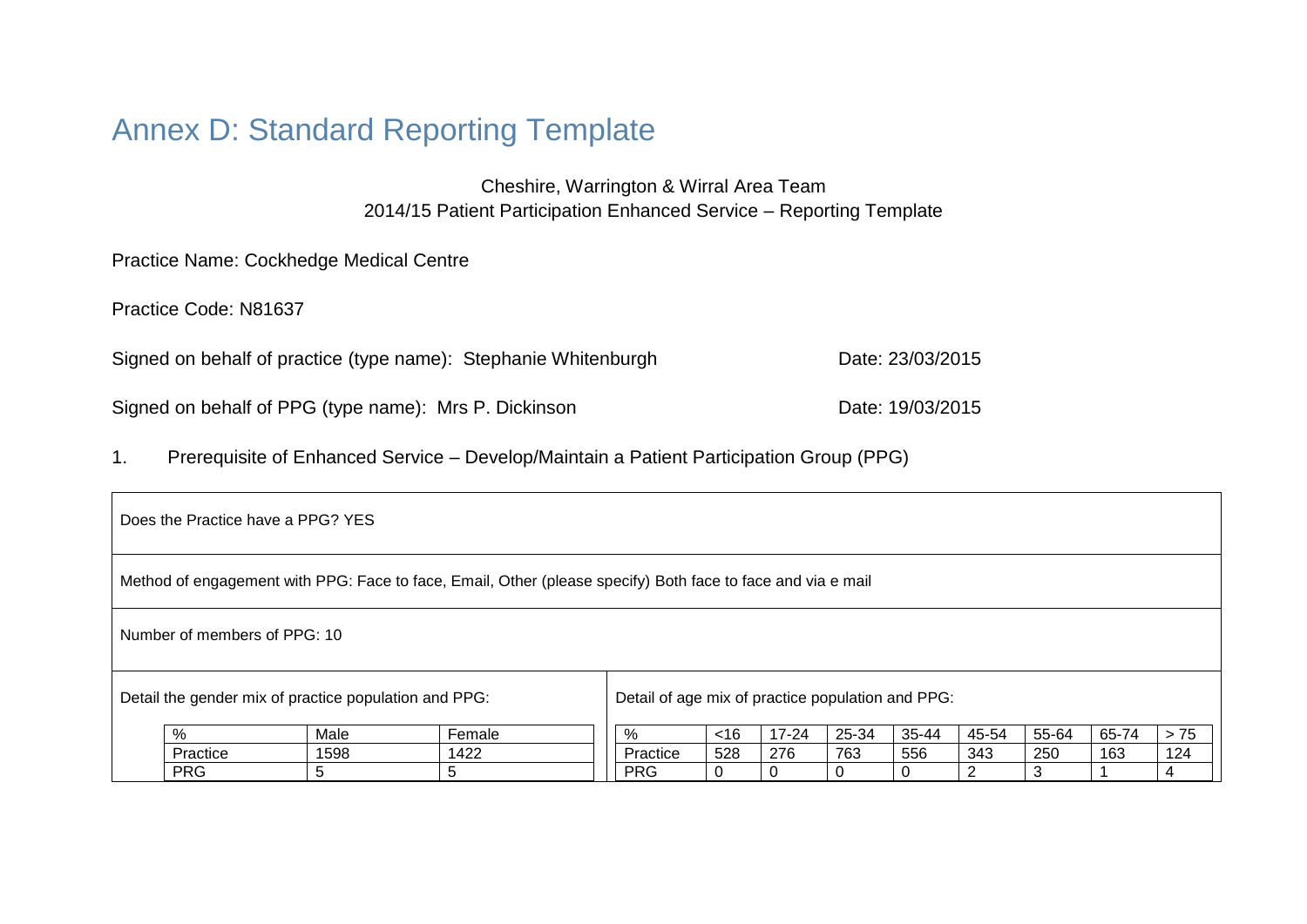Detail the ethnic background of your practice population and PRG:

|            |                |       | White                       |                | Mixed/ multiple ethnic groups |                         |                 |                |  |
|------------|----------------|-------|-----------------------------|----------------|-------------------------------|-------------------------|-----------------|----------------|--|
|            | <b>British</b> | Irish | Gypsy or Irish<br>traveller | Other<br>white | White &black<br>Caribbean     | White &black<br>African | White<br>&Asian | Other<br>mixed |  |
| Practice   | 1058           | 12    |                             | 457            |                               | 18                      | 146             | 102            |  |
| <b>PRG</b> | 10             |       |                             |                |                               |                         |                 |                |  |

|            | Asian/Asian British |           |             |         |       |         | Black/African/Caribbean/Black British |              |      | Other |  |
|------------|---------------------|-----------|-------------|---------|-------|---------|---------------------------------------|--------------|------|-------|--|
|            | Indian              | Pakistani | Bangladeshi | Chinese | Other | African | Caribbean                             | Other        | Arab | Anv   |  |
|            |                     |           |             |         | Asian |         |                                       | <b>Black</b> |      | other |  |
| Practice   | 92                  | 31        |             | 35      |       | 20      |                                       | 67           |      | 63    |  |
| <b>PRG</b> |                     |           |             |         |       |         |                                       |              |      |       |  |

Describe steps taken to ensure that the PPG is representative of the practice population in terms of gender, age and ethnic background and other members of the practice population:

Throughout the year each new patient is informed about the practice PPG during their new patient check and informed of how to register their interest. This is consolidated by both our reception team on an ad hoc basis and our Doctors during consultations. A poster is continuously displayed in the waiting room advertising what a PPG is and how to become involved. This year we have had 2 new members join the group. The practice and PPG continue to seek younger members to the group and have once again struggled to maintain a balanced membership which is representational of both our younger population and those from different ethnic groups. Discussions with this population group during opportunities such as annual flu sessions, childhood immunisation sessions, concluded that time pressures and reluctance to take on additional roles within their busy timescales continues to be a barrier to committing to the PPG group. As yet the practice does not make use of social media such as Facebook or Twitter but is aware that this is a useful method of communication for some patient groups and may encourage younger patients to become more active within the group.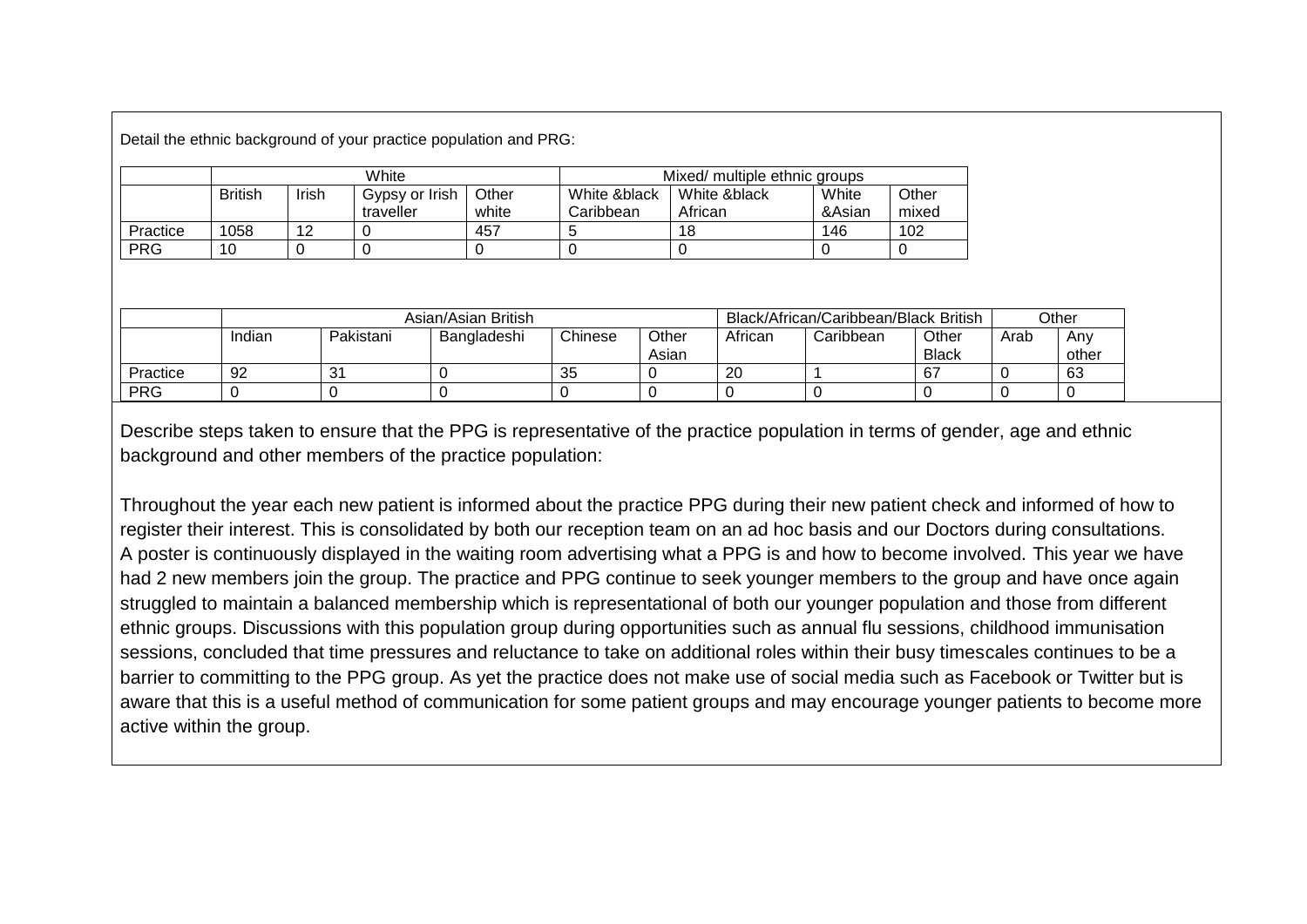Are there any specific characteristics of your practice population which means that other groups should be included in the PPG? e.g. a large student population, significant number of jobseekers, large numbers of nursing homes, or a LGBT community? NO

If you have answered yes, please outline measures taken to include those specific groups and whether those measures were successful:

#### 2. Review of patient feedback

Outline the sources of feedback that were reviewed during the year:

Friends and Family Test Quarterly complaints reports NHS Choices feedback National patient survey data Comments and Suggestions box in the waiting room and via the practice website Ongoing review of actions taken in connection with last year's priorities E mails via the practice website

How frequently were these reviewed with the PRG?

Feedback was reviewed with the PRG at least quarterly via e mail or face to face meetings. All PRG members apart from one now have access to e mail. Additional communication however occurs when the practice wishes to convey information to the group or when group members feel they wish to communicate with the practice.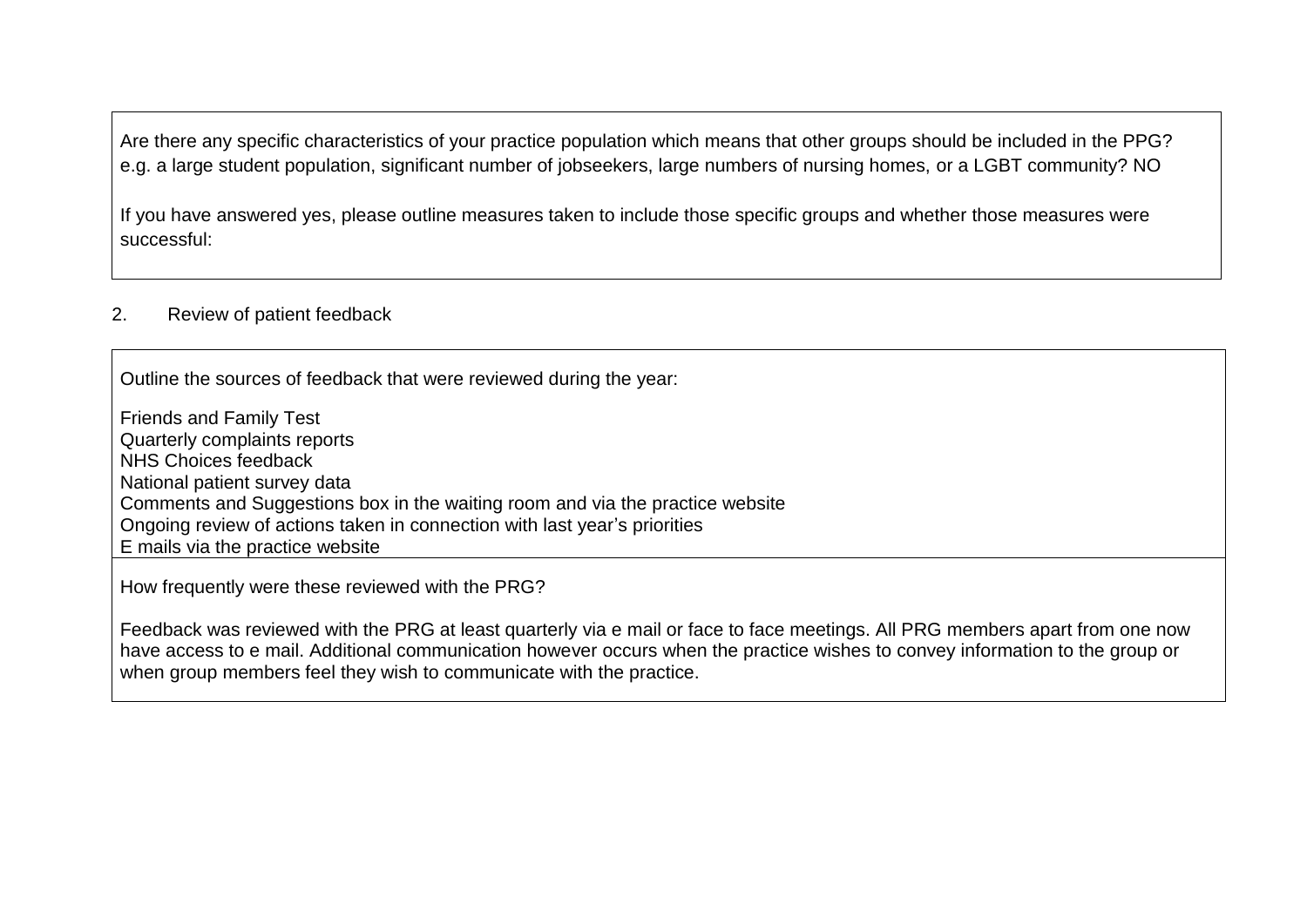# 3. Action plan priority areas and implementation

| <b>Priority area 1</b>                                                                                                                                                                                                                                                                                                                                                                                                                                                                                                                                                                                                                                                                                                                                                                                                                          |
|-------------------------------------------------------------------------------------------------------------------------------------------------------------------------------------------------------------------------------------------------------------------------------------------------------------------------------------------------------------------------------------------------------------------------------------------------------------------------------------------------------------------------------------------------------------------------------------------------------------------------------------------------------------------------------------------------------------------------------------------------------------------------------------------------------------------------------------------------|
| Description of priority area:<br>To increase the usage of the online services available at the practice such as online appointments, registrations, medication,<br>cancelling appointments, updating clinical records ie. change of mobile numbers to reduce the demand at the reception desk and<br>free up telephone lines during peak times.                                                                                                                                                                                                                                                                                                                                                                                                                                                                                                 |
| What actions were taken to address the priority?<br>All new patients are informed of the facility and encouraged to register to use the online services by requesting the facility at<br>reception.<br>Advertised in the waiting room, practice leaflet, clinical rooms<br>Practice staff and Doctor willing to demonstrate how to access the online system and address any problems and concerns<br>Patients are encouraged to use the online appointment system when phoning to book an appointment<br>Website has been updated and amended with a view to being more user friendly with additional online services being available for                                                                                                                                                                                                       |
| example completion of travel vaccination forms, asthma review and alcohol questionnaires.<br>Result of actions and impact on patients and carers (including how publicised):<br>This is viewed as a long term priority for the practice and will remain an important component over the coming months with a long<br>term view to reducing pressure and workload on both practice and clinical staff so further increasing patient and carer satisfaction.<br>The practice is actively trying to capture email and current mobile contacts to make the best use of the available technology. This<br>has been aided by the implementation of an alert system. This informs the Practice Manager of any failed SMS messages who<br>then generates an alert to prompt staff to request a valid phone number when the patient attends the surgery. |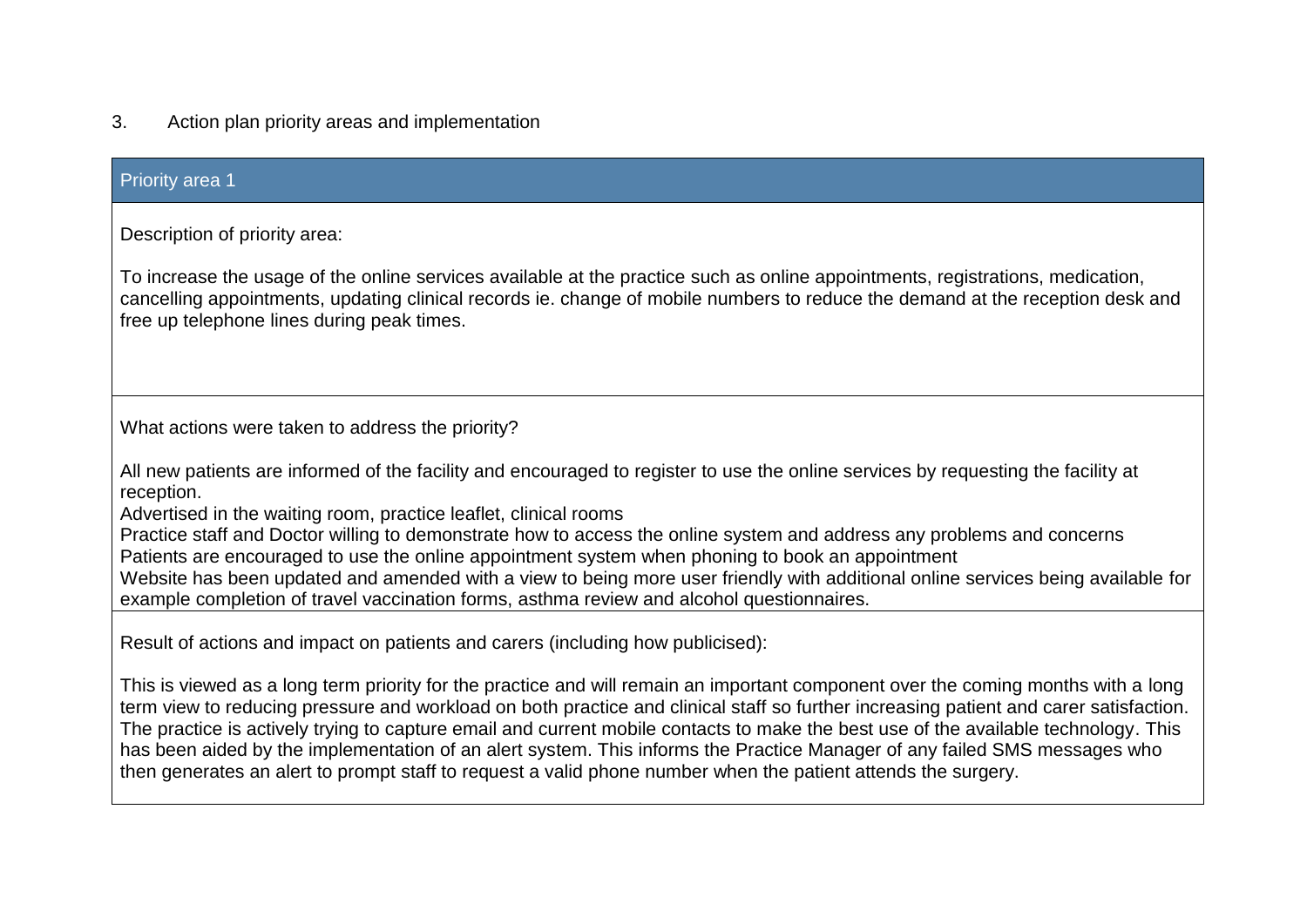#### Priority area 2

Description of priority area:

To maintain and increase the uptake of the Electronic Prescription Service following its implementation in 2014.

What actions were taken to address the priority?

The practice to work closely with the pharmacies in the area to encourage the use of EPS to ensure a smooth transition for patients, practice and pharmacy staff.

Close liaison with the EPS Coordinator throughout not only during the transition stage as it became apparent that some of our patients were experiencing difficulties several months after implementation.

To continue to encourage our patients to use EPS and to address the problems highlighted such as pharmacies being unable to view the script on the spine, controlled drugs being issued separately.

Meeting with Pharmacists to address the problems of which many were training issues.

Encourage patients to identify pharmacies proactive in the use of EPS within their locality.

Result of actions and impact on patients and carers (including how publicised):

Several patients have changed pharmacies due to lack of satisfaction with the level of service received following the introduction of EPS.

The Doctors and Practice staff continue to support and promote the EPS Service. They recognise the vital importance of a close relationship with local pharmacies to ensure a safe, effective service for our patients. Our practice staff will continue to address queries and support patients who are experiencing problems.

To develop a practice newsletter and include EPS as a regular item to keep patients informed of changes/progress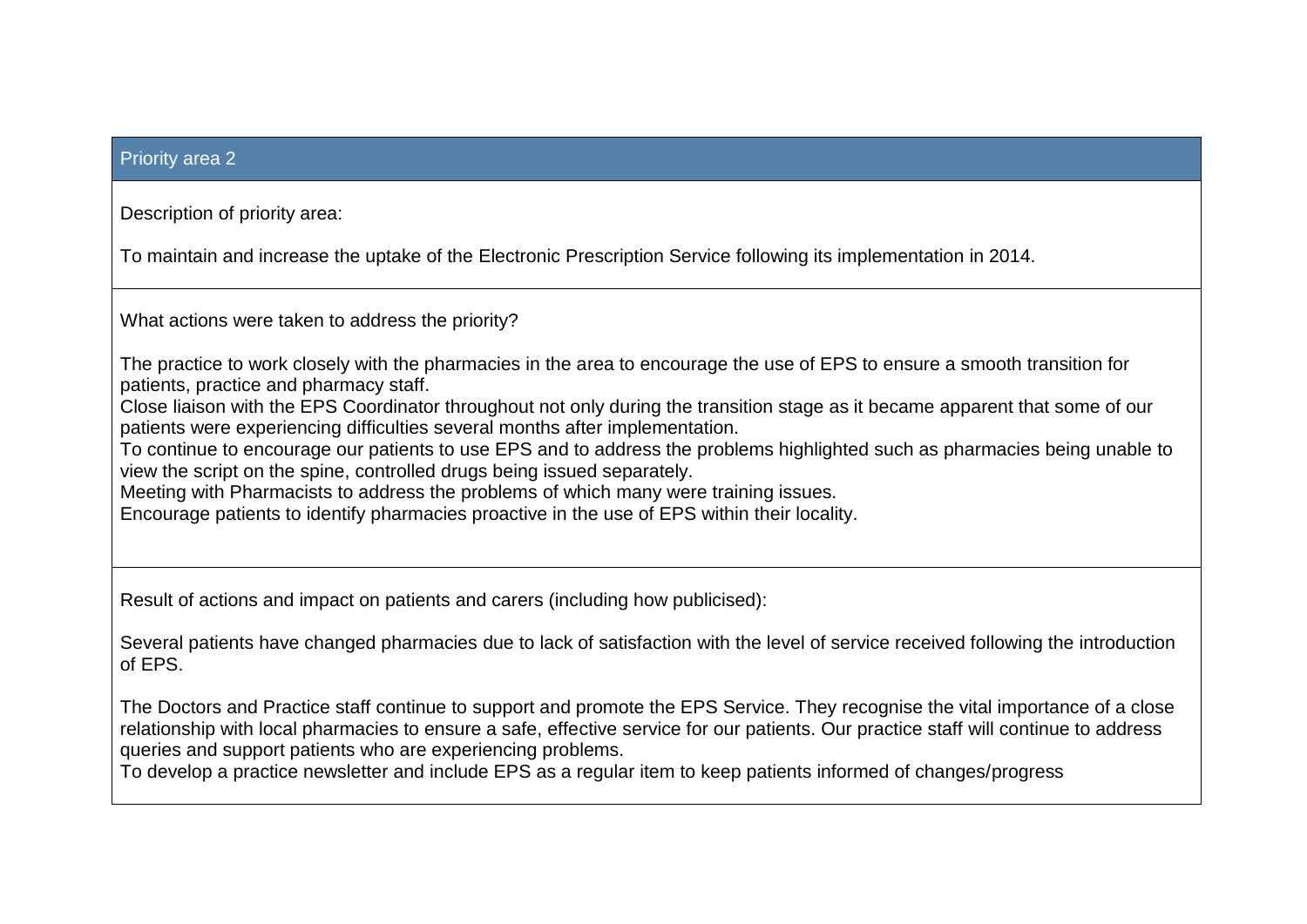## Priority area 3

Description of priority area:

To improve and enhance communication for the practice population as a whole including feedback from PRG meetings and PRG member's attendance at outside events provided by various local health groups.

What actions were taken to address the priority?

A practice newsletter to be formulated and circulated at least quarterly incorporating news of any potential practice changes with a section designated to our PRG which will include the role of the group, feedback of their meetings at the practice and of any external attendance at meetings.

The development of a PRG information board in the practice.

Result of actions and impact on patients and carers (including how publicised):

This will be reviewed throughout 2015 and feedback sought from our practice population on the above actions.

The newsletter will be published on our website, NHS Choices and copies will be available in the waiting room.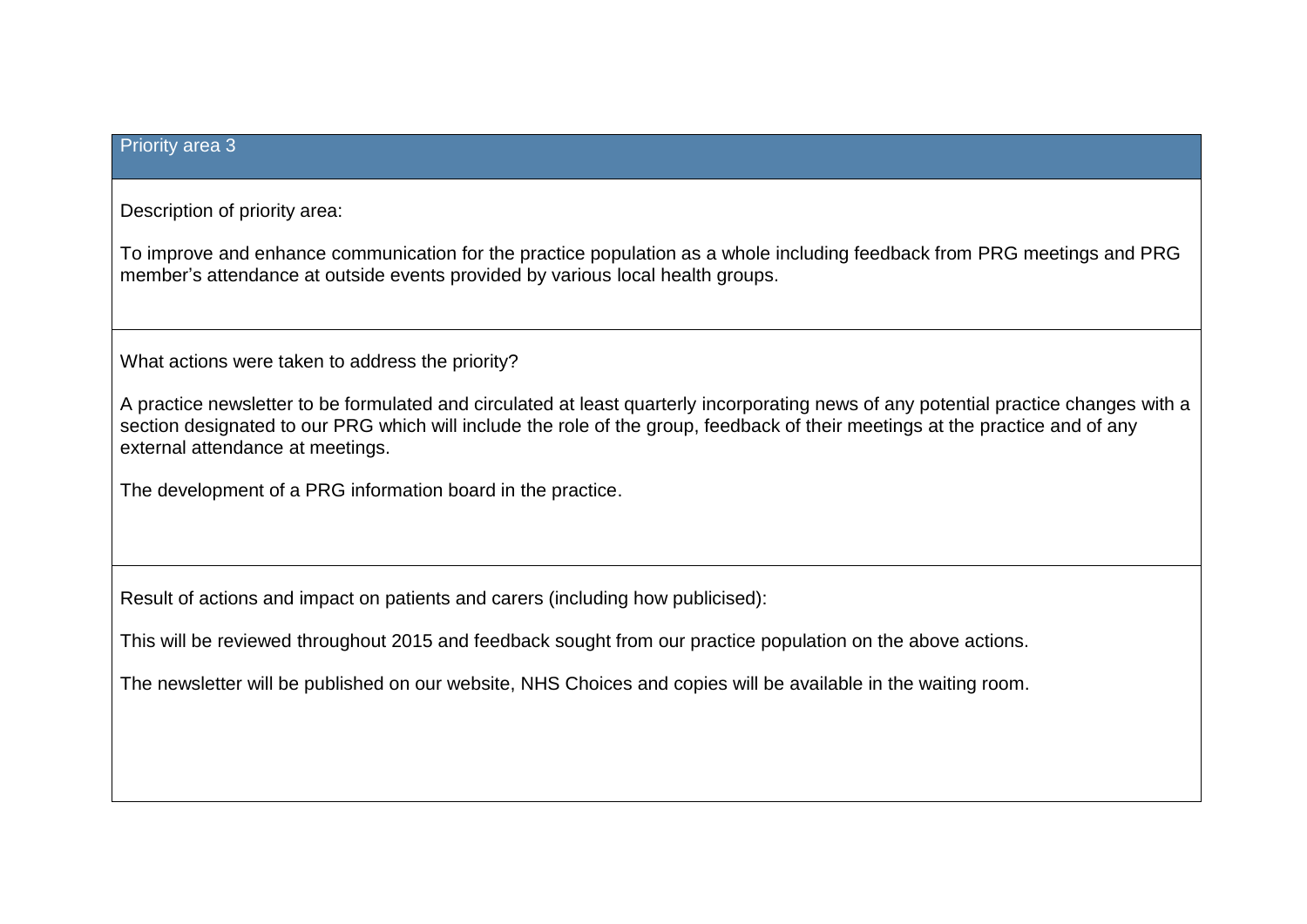Progress on previous years

If you have participated in this scheme for more than one year, outline progress made on issues raised in the previous year(s):

The following is an update of the progress made on the priorities formally agreed following the 2013 - 14 survey action plan.

| <b>PRG Priority Area</b>                                                                                                                                                          | <b>Action to be taken</b>                                                                                                                                                                                                                                                          | <b>Outcome</b>                                                                                                                                                                                                                                                                                                                                                               |
|-----------------------------------------------------------------------------------------------------------------------------------------------------------------------------------|------------------------------------------------------------------------------------------------------------------------------------------------------------------------------------------------------------------------------------------------------------------------------------|------------------------------------------------------------------------------------------------------------------------------------------------------------------------------------------------------------------------------------------------------------------------------------------------------------------------------------------------------------------------------|
| <b>You said:</b>                                                                                                                                                                  | We did:                                                                                                                                                                                                                                                                            | We did:                                                                                                                                                                                                                                                                                                                                                                      |
| The majority of patients wanted<br>the option to book appointments<br>and order repeat prescriptions<br>online or via our website to<br>enhance accessibility and<br>convenience. | Further promote our online repeat<br>prescription service and introduce<br>some online appointments.                                                                                                                                                                               | Online appointments have been available since<br>Monday 24 <sup>th</sup> March 2014. This service has been<br>promoted using posters in the waiting room and<br>clinical rooms via our reception team and website.<br>This service is now being accessed although only<br>in small numbers. The use of the online<br>prescription service continues to increase.             |
| Some patients found the length<br>of time waiting to check in at<br>reception as poor                                                                                             | To discuss with the IT department<br>the implementation of a touch<br>screen check in for patients                                                                                                                                                                                 | Initial discussions with the IT department were<br>unsuccessful due to expenditure and lack of<br>funding. However, the practice has been offered<br>both a touchscreen check in and an LCD calling<br>screen. This is still to be finalised but purchasing<br>and installation should be within the next 3-6<br>months.                                                     |
| A small cohort of patient's<br>obtaining test results reported the<br>service as poor or fair                                                                                     | Reviewed current practice<br>procedure to ensure a uniform<br>approach by all staff combined with<br>enhanced communication with<br>patients so they are fully aware of<br>the timescale before results are<br>received by the practice. Text<br>normal results whenever possible. | We now text normal results whenever possible. As<br>previously mentioned the practice has an alert<br>system if text messages are not received.<br>Patients are encouraged to phone for results in the<br>afternoon to avoid busy periods and whenever<br>possible are given a potential timespan of when to<br>expect the results to have been received by the<br>practice. |